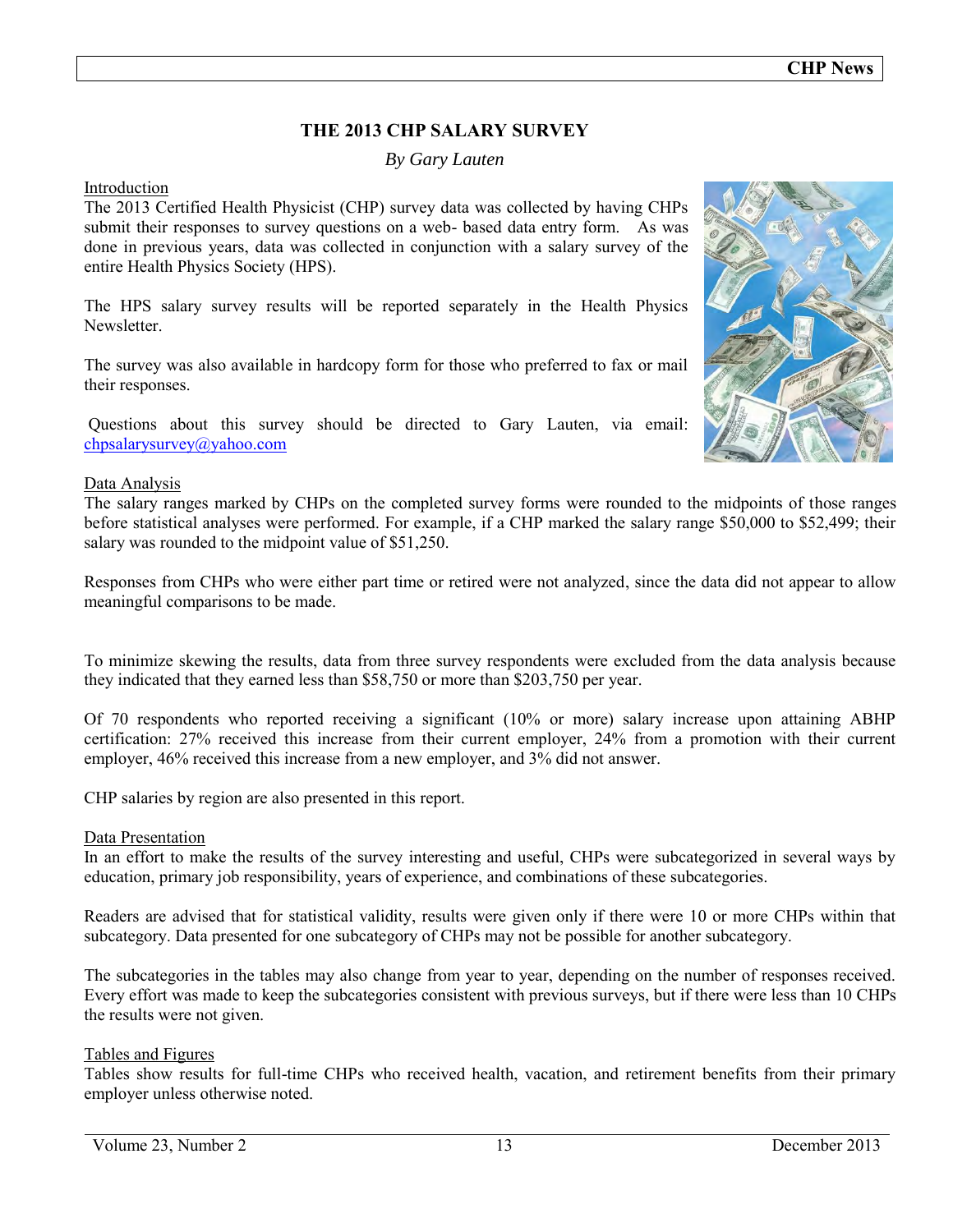A histogram of the data shown in Table 1- All CHPs is included as Figure 1 and 2.

#### **All of the following tables are for fulltime CHPs with health, vacation, and retirement benefits unless otherwise indicated.**

#### **Table 1: All CHPs**

| $^{\circ}$ HPe<br>$\Delta$ ll<br>A. | <b>Dunt</b> | Average                      | Median                                               | <b>Max</b>                      | Min          | Dev<br><b>Std</b> |
|-------------------------------------|-------------|------------------------------|------------------------------------------------------|---------------------------------|--------------|-------------------|
| <b>CHPs</b>                         | 247<br>47 I | .266<br>00<br>$\overline{1}$ | $\sim$ $\sim$ $\sim$<br>ו ה'<br>n<br>دا،<br>9140.400 | $- - -$<br>0.002<br>7U.<br>د 13 | .750<br>\$58 | \$28,054          |

#### **Table 2: CHPs by Education and Field**

| <b>Education</b>                   | Count | Average   | Median    | Max       | Min      | <b>Std Dev</b> |
|------------------------------------|-------|-----------|-----------|-----------|----------|----------------|
| <b>Bachelors Health Physics</b>    | 16    | \$129,688 | \$123,750 | \$181,250 | \$98,750 | \$19,555       |
| <b>Bachelors Other Field</b>       | 31    | \$119,637 | \$121,250 | \$153,750 | \$78,750 | \$20,510       |
| <b>Masters Health Physics</b>      | 106   | \$130,731 | \$131,250 | \$203,750 | \$58,750 | \$29,254       |
| <b>Masters Other Field</b>         | 22    | \$127,614 | \$126,250 | \$196,250 | \$71,250 | \$30,146       |
| <b>Masters Nuclear Engineering</b> | 16    | \$125,000 | \$121,250 | \$171,250 | \$88,750 | \$27,809       |
| Ph.D. Health Physics               | 22    | \$138,864 | \$131,250 | \$201,250 | \$96,250 | \$27,897       |
| Ph.D. Nuclear Engineering          | 14    | \$133,571 | \$121,250 | \$203,750 | \$76,250 | \$37,551       |

#### **Table 3: CHPs by Education and 6-15 Years Experience**

| Edu & 6-15 Yrs Experience     | 'ount | Average   | Median    | Max       | Min      | <b>Std Dev</b> |
|-------------------------------|-------|-----------|-----------|-----------|----------|----------------|
| All CHPs 6-15 yrs Experience  | 26    | \$112,981 | \$111,250 | \$166,250 | \$76,250 | \$19,922       |
| <b>Masters Health Physics</b> | 14    | \$109,286 | \$107,500 | \$136,250 | \$86,250 | \$15,354       |

#### **Table 4: CHPs by Education and >15 Years Experience**

| Edu $\&$ >15 Yrs Experience        | Count | Average   | Median    | <b>Max</b> | Min      | <b>Std Dev</b> |
|------------------------------------|-------|-----------|-----------|------------|----------|----------------|
| All CHPs $>15$ yrs Experience      | 219   | \$131,159 | \$128,750 | \$203,750  | \$58,750 | \$28,117       |
| <b>Bachelors Health Physics</b>    | 15    | \$129,083 | \$121,250 | \$181,250  | \$98,750 | \$20,086       |
| <b>Bachelors Other Field</b>       | 30    | \$120,167 | \$122,500 | \$153,750  | \$78,750 | \$20,644       |
| <b>Masters Health Physics</b>      | 90    | \$134,000 | \$133,750 | \$203,750  | \$58,750 | \$29,177       |
| <b>Masters Nuclear Engineering</b> | 13    | \$129,519 | \$123,750 | \$171,250  | \$88,750 | \$28,657       |
| <b>Masters Other Field</b>         | 19    | \$126,908 | \$123,750 | \$196,250  | \$71,250 | \$30,332       |
| Ph.D. Health Physics               | 22    | \$138,864 | \$131,250 | \$201,250  | \$96,250 | \$27,897       |
| Ph.D. Other Field                  | 10    | \$128,500 | \$131,250 | \$191,250  | \$71,250 | \$35,968       |

#### **Table 5: CHPs by U.S. Regions\***

| <b>CHPs by Region</b> | Count | Average   | Median    | Max       | Min      | <b>Std Dev</b> |
|-----------------------|-------|-----------|-----------|-----------|----------|----------------|
| <b>Northeast</b>      | 43    | \$130,901 | \$126,250 | \$201,250 | \$83,750 | \$29,376       |
| Midwest               | 33    | \$120,189 | \$116,250 | \$176,250 | \$76,250 | \$24,375       |
| South                 | 74    | \$126,453 | \$123,750 | \$201,250 | \$63,750 | \$26,935       |
| West                  | 68    | \$131,949 | \$131,250 | \$203,750 | \$71,250 | \$24,246       |

**\*-** The four major regions of the United States as defined by the U.S. Census Bureau for which data are presented represent groups of states as follows:

*Northeast.* Connecticut, Maine, Massachusetts, New Hampshire, New Jersey, New York, Pennsylvania, Rhode Island, Vermont.

*Midwest.* Illinois, Indiana, Iowa, Kansas, Michigan, Minnesota, Missouri, Nebraska, North Dakota, Ohio, South Dakota, Wisconsin.

*South.* Alabama, Arkansas, Delaware, District of Columbia, Florida, Georgia, Kentucky, Louisiana, Maryland, Mississippi, North Carolina, Oklahoma, South Carolina, Tennessee, Texas, Virginia, West Virginia. *West.* Alaska, Arizona, California, Colorado, Hawaii, Idaho, Montana, Nevada, New Mexico, Oregon, Utah, Washington, Wyoming.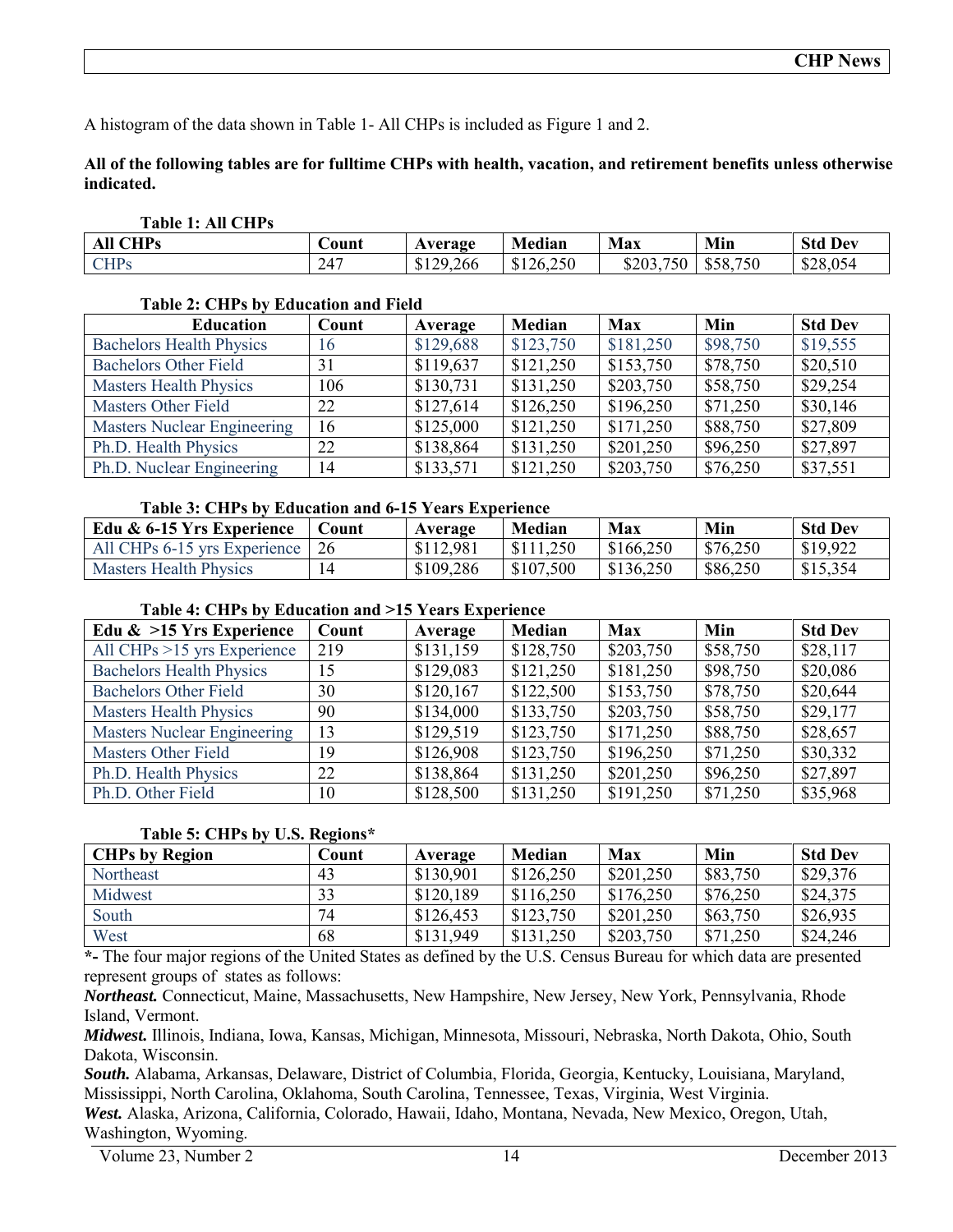| <b>Masters Health Physics</b> | Count | Average   | Median    | Max       | Min      | <b>Std Dev</b> |
|-------------------------------|-------|-----------|-----------|-----------|----------|----------------|
| & Primary Employer            |       |           |           |           |          |                |
| <b>Federal Government</b>     | 15    | \$132,917 | \$136,250 | \$156,250 | \$88,750 | \$21,101       |
| University                    | 13    | \$109,327 | \$101,250 | \$171,250 | \$63,750 | \$32,995       |
| National Laboratory           | 25    | \$131,950 | \$128,750 | \$203,750 | \$86,250 | \$24,891       |
| <b>Other Commercial</b>       | 14    | \$144,286 | \$135,000 | \$201,250 | \$91,250 | \$38,345       |

#### **Table 6: Masters Health Physics and Primary Employer**

#### **Table 7: All CHPs by Other Certifications**

| <b>All CHPs by Other</b> | Count | Average   | Median    | Max       | Min      | <b>Std Dev</b> |
|--------------------------|-------|-----------|-----------|-----------|----------|----------------|
| <b>Certifications</b>    |       |           |           |           |          |                |
| <b>ABIH</b>              |       | \$135,568 | \$136,250 | \$196,250 | \$71,250 | \$30,230       |
| <b>NRRPT</b>             | 46    | \$125,815 | \$121,250 | \$203,750 | \$73,750 | \$24,846       |
| PE                       | 10    | \$134,500 | \$126,250 | \$186,250 | \$91,250 | \$29,227       |
| Other                    | 35    | \$126,036 | \$128,750 | \$203,750 | \$71,250 | \$27,078       |

## **Table 8: Masters Health Physics and Primary Job Responsibility**

| <b>Masters Health Physics &amp;</b> | Count | Average   | Median    | Max       | Min       | <b>Std Dev</b> |
|-------------------------------------|-------|-----------|-----------|-----------|-----------|----------------|
| <b>Primary Job Responsibility</b>   |       |           |           |           |           |                |
| Administration                      | 14    | \$142,857 | \$141,250 | \$198.750 | \$108,750 | \$22,968       |
| <b>Applied Health Physics</b>       |       | \$126,492 | \$121,250 | \$203,750 | \$63,750  | \$32,726       |
| Dosimetry                           | 13    | \$131,250 | \$128,750 | \$166,250 | \$91,250  | \$22,032       |

## **Table 9: All CHPs by Primary Job Responsibility**

| <b>Primary Job Responsibility</b> | Count | Average   | Median    | <b>Max</b> | Min       | <b>Std Dev</b> |
|-----------------------------------|-------|-----------|-----------|------------|-----------|----------------|
| <b>Accelerator Health Physics</b> | 10    | \$124,500 | \$128,750 | \$163,750  | \$91,250  | \$26,222       |
| Administration                    | 23    | \$137,880 | \$136,250 | \$198,750  | \$76,250  | \$26,985       |
| <b>Applied Health Physics</b>     | 74    | \$124,662 | \$121,250 | \$203,750  | \$63,750  | \$28,146       |
| Dosimetry                         | 26    | \$130,096 | \$128,750 | \$166,250  | \$78,750  | \$22,139       |
| <b>Emergency Preparedness</b>     | 11    | \$132,159 | \$128,750 | \$171,250  | \$88,750  | \$23,272       |
| Environmental                     | 17    | \$132,721 | \$128,750 | \$201,250  | \$58,750  | \$37,113       |
| <b>Medical Health Physics</b>     | 14    | \$132,857 | \$131,250 | \$181,250  | \$71,250  | \$34,287       |
| <b>Power Reactor</b>              | 18    | \$132,778 | \$125,000 | \$188,750  | \$106,250 | \$23,673       |
| Regulations/Standards             | 14    | \$136,071 | \$140,000 | \$181,250  | \$83,750  | \$24,287       |

## **Table 10: CHPs as Professional Staff (All CHPs in this category and by Education)**

| <b>CHPs as Professional Staff</b>  | Count | Average   | Median    | <b>Max</b> | Min      | <b>Std Dev</b> |
|------------------------------------|-------|-----------|-----------|------------|----------|----------------|
| All CHPs in this Category          | 124   | \$124,153 | \$123,750 | \$203,750  | \$58,750 | \$24,404       |
| <b>Bachelors Other Field</b>       | 19    | \$120.197 | \$123,750 | \$153,750  | \$78,750 | \$22,225       |
| <b>Masters Health Physics</b>      | 53    | \$126,675 | \$126,250 | \$201,250  | \$58,750 | \$27,275       |
| <b>Masters Other Field</b>         | 12    | \$121,042 | \$121,250 | \$148,750  | \$96,250 | \$16,701       |
| <b>Masters Nuclear Engineering</b> | 10    | \$119,000 | \$121,250 | \$156,250  | \$88,750 | \$23,525       |

## **Table 11: CHPs as Supervisor of Professional Staff (All CHPs in this category and by Education)**

| <b>CHPs as Supervisor of</b>  | $C$ ount | Average   | Median    | Max       | Min      | <b>Std Dev</b> |
|-------------------------------|----------|-----------|-----------|-----------|----------|----------------|
| <b>Professional Staff</b>     |          |           |           |           |          |                |
| All CHPs in this Category     | 54       | \$138,426 | \$136,250 | \$203,750 | \$76,250 | \$27,291       |
| <b>Masters Health Physics</b> | 23       | \$138,641 | \$136,250 | \$203,750 | \$88,750 | \$26,495       |